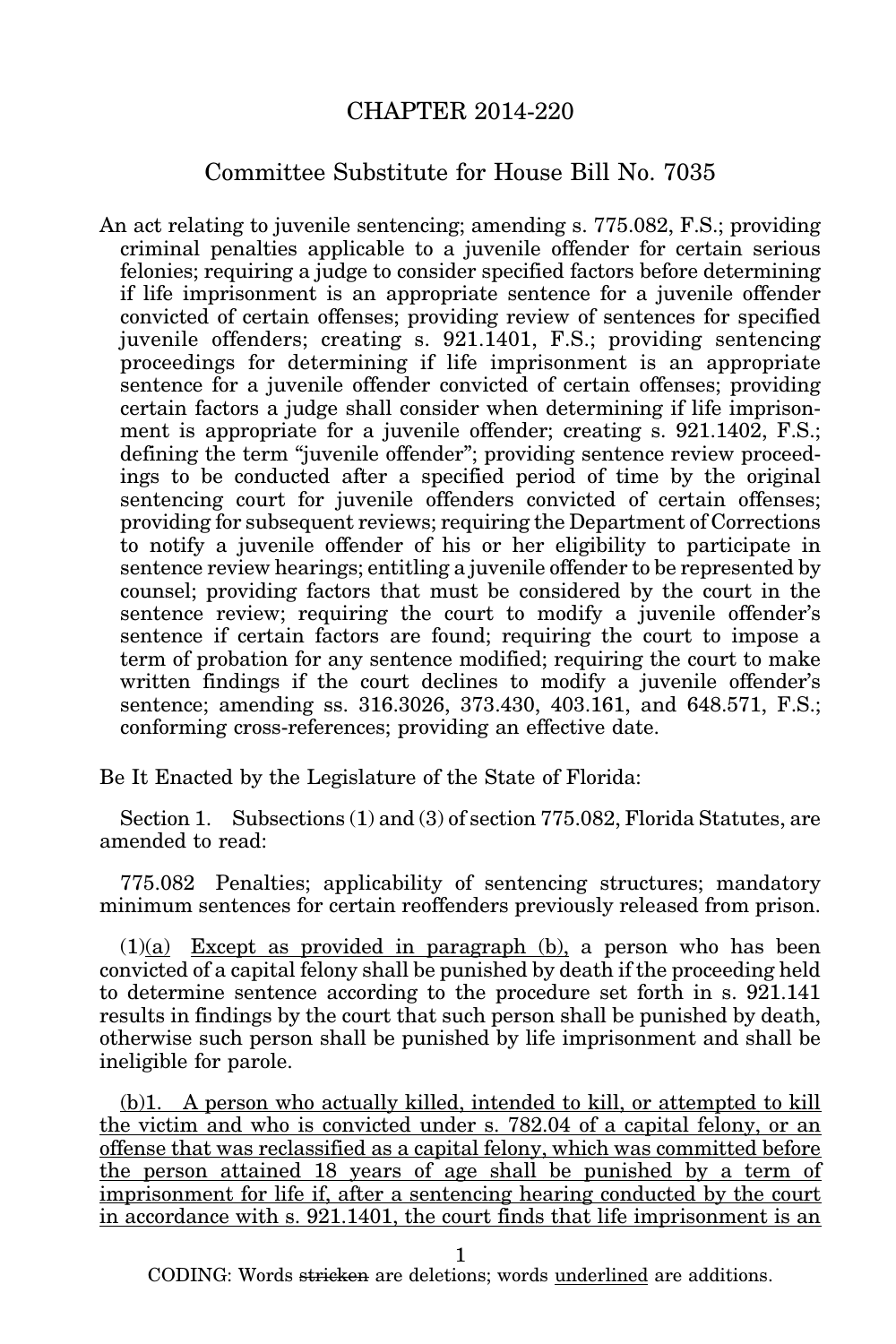appropriate sentence. If the court finds that life imprisonment is not an appropriate sentence, such person shall be punished by a term of imprisonment of at least 40 years. A person sentenced pursuant to this subparagraph is entitled to a review of his or her sentence in accordance with s. 921.1402(2)(a).

2. A person who did not actually kill, intend to kill, or attempt to kill the victim and who is convicted under s. 782.04 of a capital felony, or an offense that was reclassified as a capital felony, which was committed before the person attained 18 years of age may be punished by a term of imprisonment for life or by a term of years equal to life if, after a sentencing hearing conducted by the court in accordance with s. 921.1401, the court finds that life imprisonment is an appropriate sentence. A person who is sentenced to a term of imprisonment of more than 15 years is entitled to a review of his or her sentence in accordance with s.  $921.1402(2)(c)$ .

3. The court shall make a written finding as to whether a person is eligible for a sentence review hearing under s.  $921.1402(2)(a)$  or  $(2)(c)$ . Such a finding shall be based upon whether the person actually killed, intended to kill, or attempted to kill the victim. The court may find that multiple defendants killed, intended to kill, or attempted to kill the victim.

(3) A person who has been convicted of any other designated felony may be punished as follows:

(a)1. For a life felony committed before  $\frac{1}{2}$  Frontier 1, 1983, by a term of imprisonment for life or for a term of at least years not less than 30 years.

2. For a life felony committed on or after October 1, 1983, by a term of imprisonment for life or by a term of imprisonment not exceeding 40 years.

3. Except as provided in subparagraph 4., for a life felony committed on or after July 1, 1995, by a term of imprisonment for life or by imprisonment for a term of years not exceeding life imprisonment.

4.a. Except as provided in sub-subparagraph b., for a life felony committed on or after September 1, 2005, which is a violation of s. 800.04(5)(b), by:

(I) A term of imprisonment for life; or

(II) A split sentence that is a term of at least not less than 25 years' imprisonment and not exceeding life imprisonment, followed by probation or community control for the remainder of the person's natural life, as provided in s. 948.012(4).

b. For a life felony committed on or after July 1, 2008, which is a person's second or subsequent violation of s. 800.04(5)(b), by a term of imprisonment for life.

2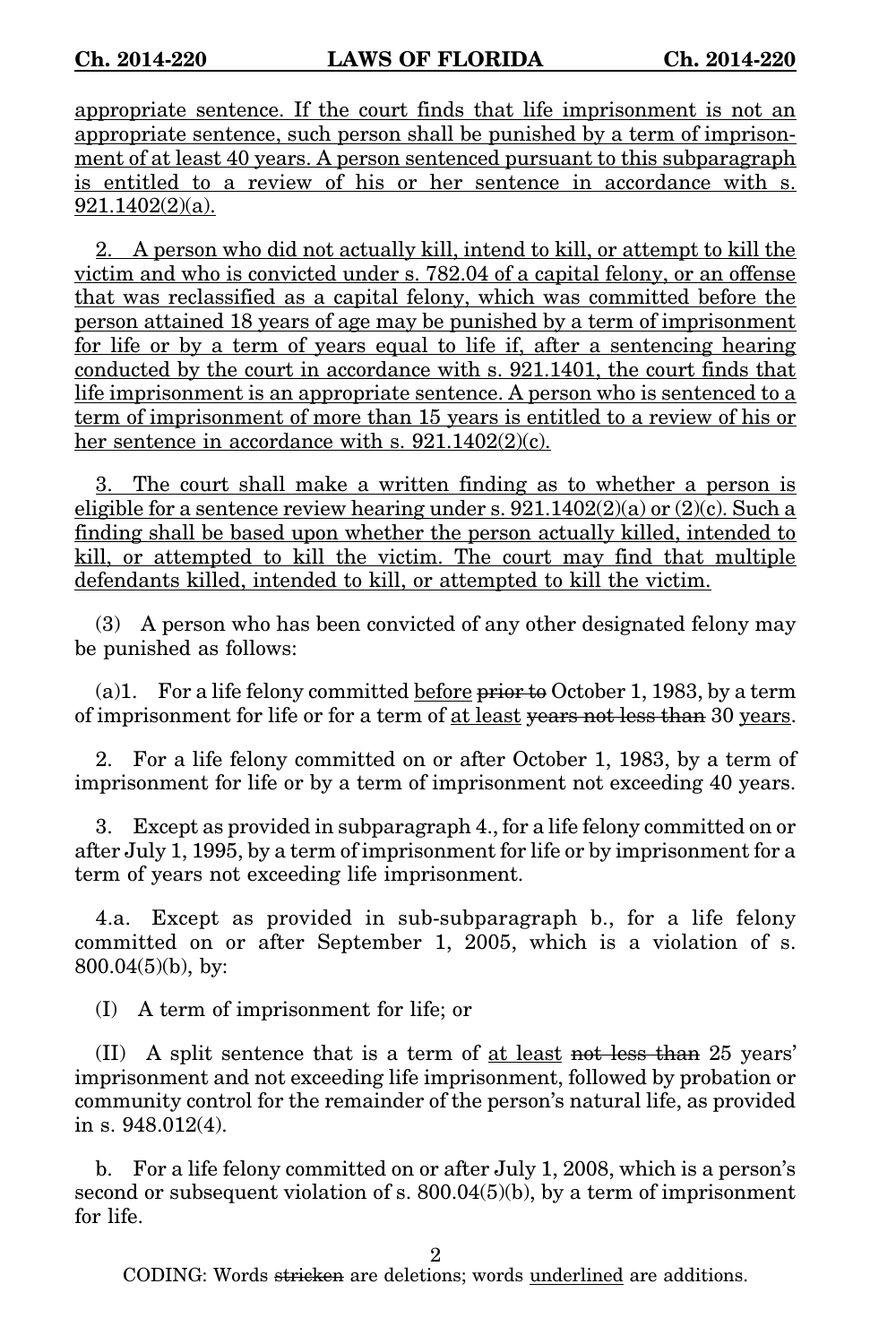5. Notwithstanding subparagraphs 1.-4., a person who is convicted under s. 782.04 of an offense that was reclassified as a life felony which was committed before the person attained 18 years of age may be punished by a term of imprisonment for life or by a term of years equal to life imprisonment if the judge conducts a sentencing hearing in accordance with s. 921.1401 and finds that life imprisonment or a term of years equal to life imprisonment is an appropriate sentence.

a. A person who actually killed, intended to kill, or attempted to kill the victim and is sentenced to a term of imprisonment of more than 25 years is entitled to a review of his or her sentence in accordance with s. 921.1402(2)(b).

b. A person who did not actually kill, intend to kill, or attempt to kill the victim and is sentenced to a term of imprisonment of more than 15 years is entitled to a review of his or her sentence in accordance with s.  $921.1402(2)(c)$ .

c. The court shall make a written finding as to whether a person is eligible for a sentence review hearing under s.  $921.1402(2)(b)$  or  $(2)(c)$ . Such a finding shall be based upon whether the person actually killed, intended to kill, or attempted to kill the victim. The court may find that multiple defendants killed, intended to kill, or attempted to kill the victim.

 $(b)$ <sup>1</sup>. For a felony of the first degree, by a term of imprisonment not exceeding 30 years or, when specifically provided by statute, by imprisonment for a term of years not exceeding life imprisonment.

2. Notwithstanding subparagraph 1., a person convicted under s. 782.04 of a first-degree felony punishable by a term of years not exceeding life imprisonment, or an offense that was reclassified as a first degree felony punishable by a term of years not exceeding life, which was committed before the person attained 18 years of age may be punished by a term of years equal to life imprisonment if the judge conducts a sentencing hearing in accordance with s. 921.1401 and finds that a term of years equal to life imprisonment is an appropriate sentence.

a. A person who actually killed, intended to kill, or attempted to kill the victim and is sentenced to a term of imprisonment of more than 25 years is entitled to a review of his or her sentence in accordance with s. 921.1402(2)(b).

b. A person who did not actually kill, intend to kill, or attempt to kill the victim and is sentenced to a term of imprisonment of more than 15 years is entitled to a review of his or her sentence in accordance with s.  $921.1402(2)(c)$ .

The court shall make a written finding as to whether a person is eligible for a sentence review hearing under s.  $921.1402(2)(b)$  or  $(2)(c)$ . Such a finding shall be based upon whether the person actually killed, intended to kill, or attempted to kill the victim. The court may find that multiple defendants killed, intended to kill, or attempted to kill the victim.

3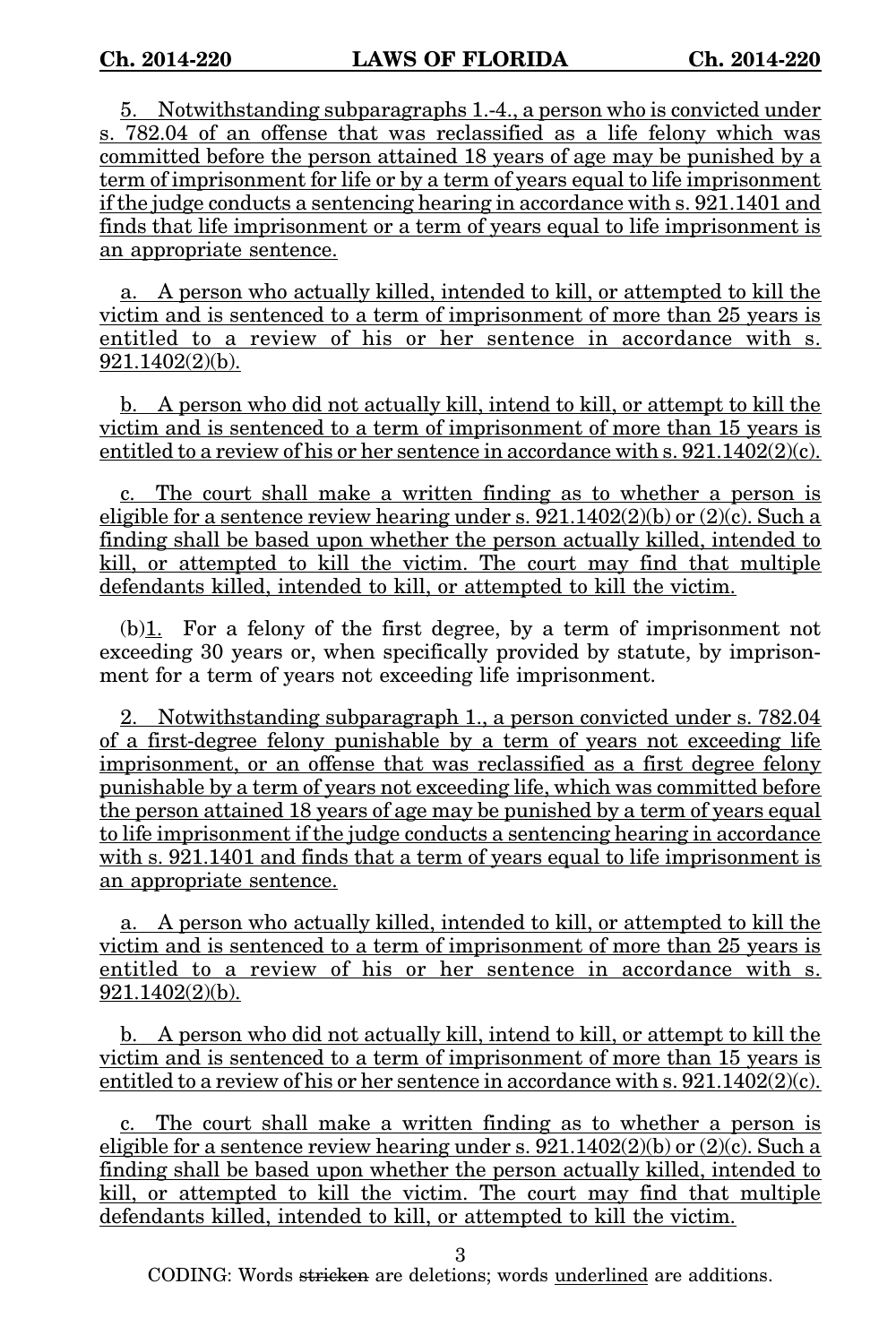(c) Notwithstanding paragraphs (a) and (b), a person convicted of an offense that is not included in s. 782.04 but that is an offense that is a life felony or is punishable by a term of imprisonment for life or by a term of years not exceeding life imprisonment, or an offense that was reclassified as a life felony or an offense punishable by a term of imprisonment for life or by a term of years not exceeding life imprisonment, which was committed before the person attained 18 years of age may be punished by a term of imprisonment for life or a term of years equal to life imprisonment if the judge conducts a sentencing hearing in accordance with s. 921.1401 and finds that life imprisonment or a term of years equal to life imprisonment is an appropriate sentence. A person who is sentenced to a term of imprisonment of more than 20 years is entitled to a review of his or her sentence in accordance with s. 921.1402(2)(d).

 $(d)$ (e) For a felony of the second degree, by a term of imprisonment not exceeding 15 years.

 $(e)(d)$  For a felony of the third degree, by a term of imprisonment not exceeding 5 years.

Section 2. Section 921.1401, Florida Statutes, is created to read:

921.1401 Sentence of life imprisonment for persons who are under the age of 18 years at the time of the offense; sentencing proceedings.—

(1) Upon conviction or adjudication of guilt of an offense described in s.  $775.082(1)(b)$ , s.  $775.082(3)(a)5$ ., s.  $775.082(3)(b)2$ ., or s.  $775.082(3)(c)$  which was committed on or after July 1, 2014, the court may conduct a separate sentencing hearing to determine if a term of imprisonment for life or a term of years equal to life imprisonment is an appropriate sentence.

(2) In determining whether life imprisonment or a term of years equal to life imprisonment is an appropriate sentence, the court shall consider factors relevant to the offense and the defendant's youth and attendant circumstances, including, but not limited to:

(a) The nature and circumstances of the offense committed by the defendant.

(b) The effect of the crime on the victim's family and on the community.

(c) The defendant's age, maturity, intellectual capacity, and mental and emotional health at the time of the offense.

(d) The defendant's background, including his or her family, home, and community environment.

(e) The effect, if any, of immaturity, impetuosity, or failure to appreciate risks and consequences on the defendant's participation in the offense.

(f) The extent of the defendant's participation in the offense.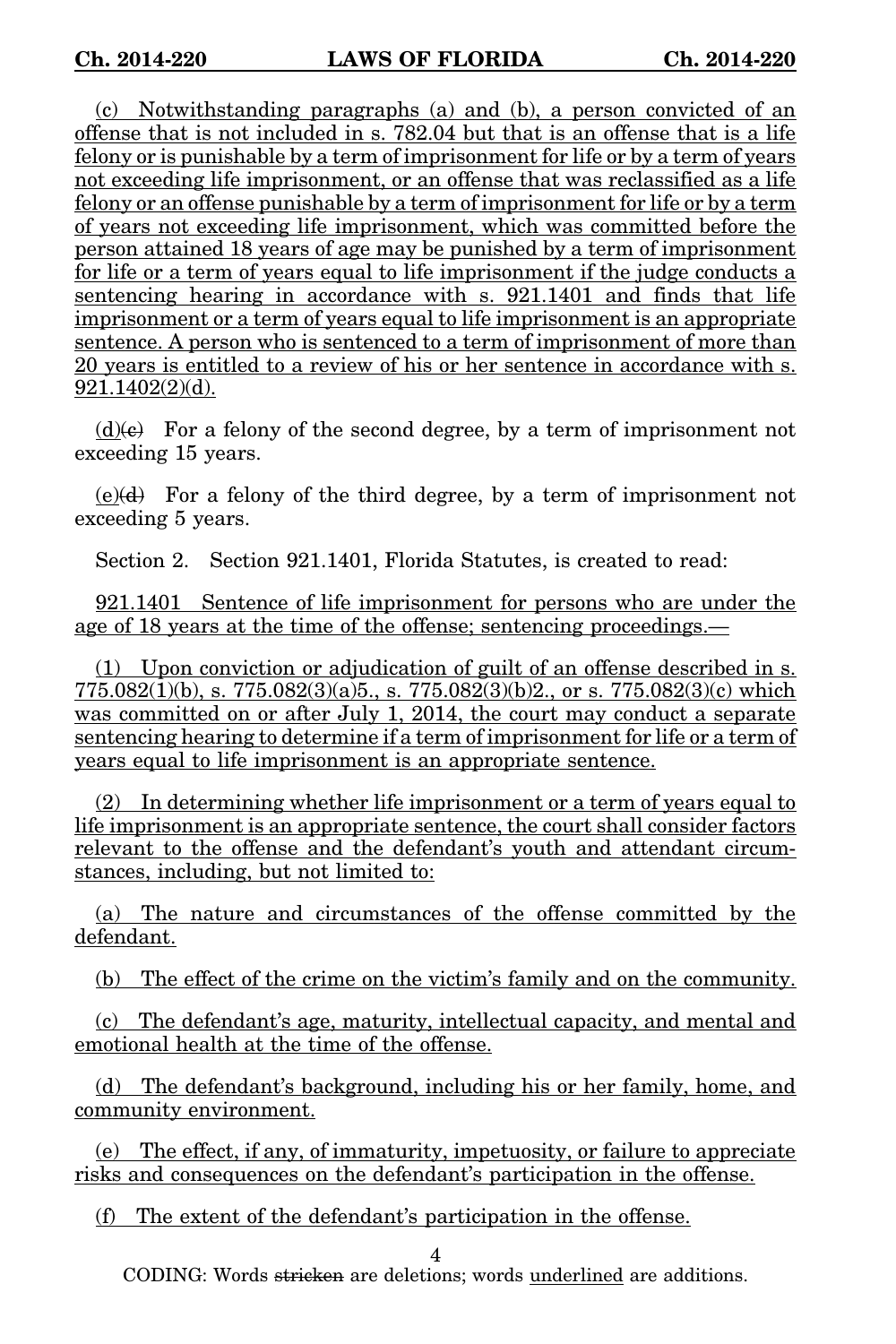(g) The effect, if any, of familial pressure or peer pressure on the defendant's actions.

(h) The nature and extent of the defendant's prior criminal history.

(i) The effect, if any, of characteristics attributable to the defendant's youth on the defendant's judgment.

(j) The possibility of rehabilitating the defendant.

Section 3. Section 921.1402, Florida Statutes, is created to read:

921.1402 Review of sentences for persons convicted of specified offenses committed while under the age of 18 years.—

(1) For purposes of this section, the term "juvenile offender" means a person sentenced to imprisonment in the custody of the Department of Corrections for an offense committed on or after July 1, 2014, and committed before he or she attained 18 years of age.

 $(2)(a)$  A juvenile offender sentenced under s. 775.082(1)(b)1. is entitled to a review of his or her sentence after 25 years. However, a juvenile offender is not entitled to review if he or she has previously been convicted of one of the following offenses, or conspiracy to commit one of the following offenses, if the offense for which the person was previously convicted was part of a separate criminal transaction or episode than that which resulted in the sentence under s. 775.082(1)(b)1.:

1. Murder;

2. Manslaughter;

3. Sexual battery;

4. Armed burglary;

5. Armed robbery;

6. Armed carjacking;

7. Home-invasion robbery;

8. Human trafficking for commercial sexual activity with a child under 18 years of age;

9. False imprisonment under s. 787.02(3)(a); or

10. Kidnapping.

(b) A juvenile offender sentenced to a term of more than 25 years under s. 775.082(3)(a)5.a. or s. 775.082(3)(b)2.a. is entitled to a review of his or her sentence after 25 years.

5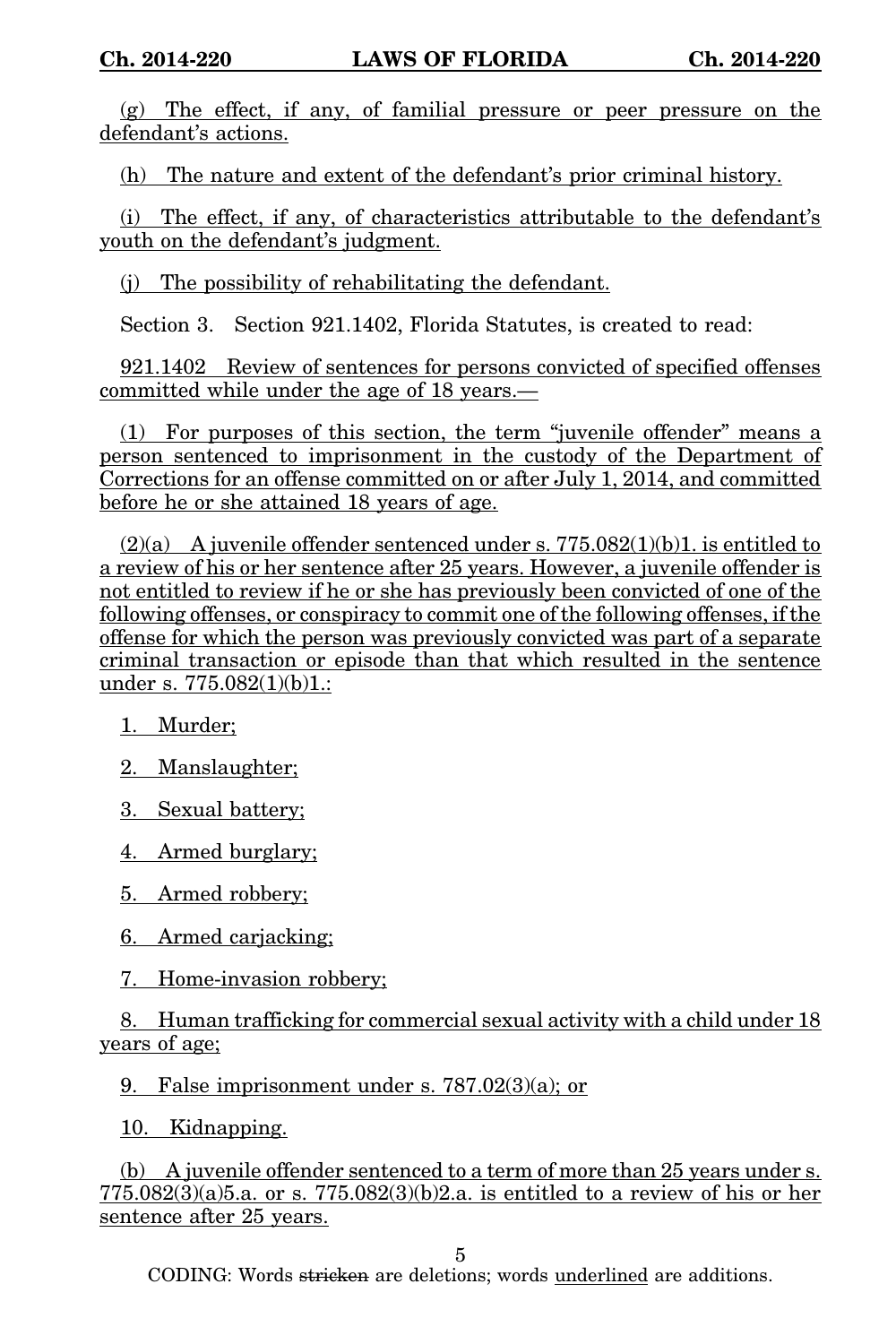(c) A juvenile offender sentenced to a term of more than 15 years under s.  $775.082(1)(b)2$ , s.  $775.082(3)(a)5.b$ , or s.  $775.082(3)(b)2.b$  is entitled to a review of his or her sentence after 15 years.

(d) A juvenile offender sentenced to a term of 20 years or more under s. 775.082(3)(c) is entitled to a review of his or her sentence after 20 years. If the juvenile offender is not resentenced at the initial review hearing, he or she is eligible for one subsequent review hearing 10 years after the initial review hearing.

(3) The Department of Corrections shall notify a juvenile offender of his or her eligibility to request a sentence review hearing 18 months before the juvenile offender is entitled to a sentence review hearing under this section.

(4) A juvenile offender seeking sentence review pursuant to subsection (2) must submit an application to the court of original jurisdiction requesting that a sentence review hearing be held. The juvenile offender must submit a new application to the court of original jurisdiction to request subsequent sentence review hearings pursuant to paragraph  $(2)(d)$ . The sentencing court shall retain original jurisdiction for the duration of the sentence for this purpose.

 $(5)$  A juvenile offender who is eligible for a sentence review hearing under this section is entitled to be represented by counsel, and the court shall appoint a public defender to represent the juvenile offender if the juvenile offender cannot afford an attorney.

(6) Upon receiving an application from an eligible juvenile offender, the court of original sentencing jurisdiction shall hold a sentence review hearing to determine whether the juvenile offender's sentence should be modified. When determining if it is appropriate to modify the juvenile offender's sentence, the court shall consider any factor it deems appropriate, including all of the following:

(a) Whether the juvenile offender demonstrates maturity and rehabilitation.

(b) Whether the juvenile offender remains at the same level of risk to society as he or she did at the time of the initial sentencing.

(c) The opinion of the victim or the victim's next of kin. The absence of the victim or the victim's next of kin from the sentence review hearing may not be a factor in the determination of the court under this section. The court shall permit the victim or victim's next of kin to be heard, in person, in writing, or by electronic means. If the victim or the victim's next of kin chooses not to participate in the hearing, the court may consider previous statements made by the victim or the victim's next of kin during the trial, initial sentencing phase, or subsequent sentencing review hearings.

6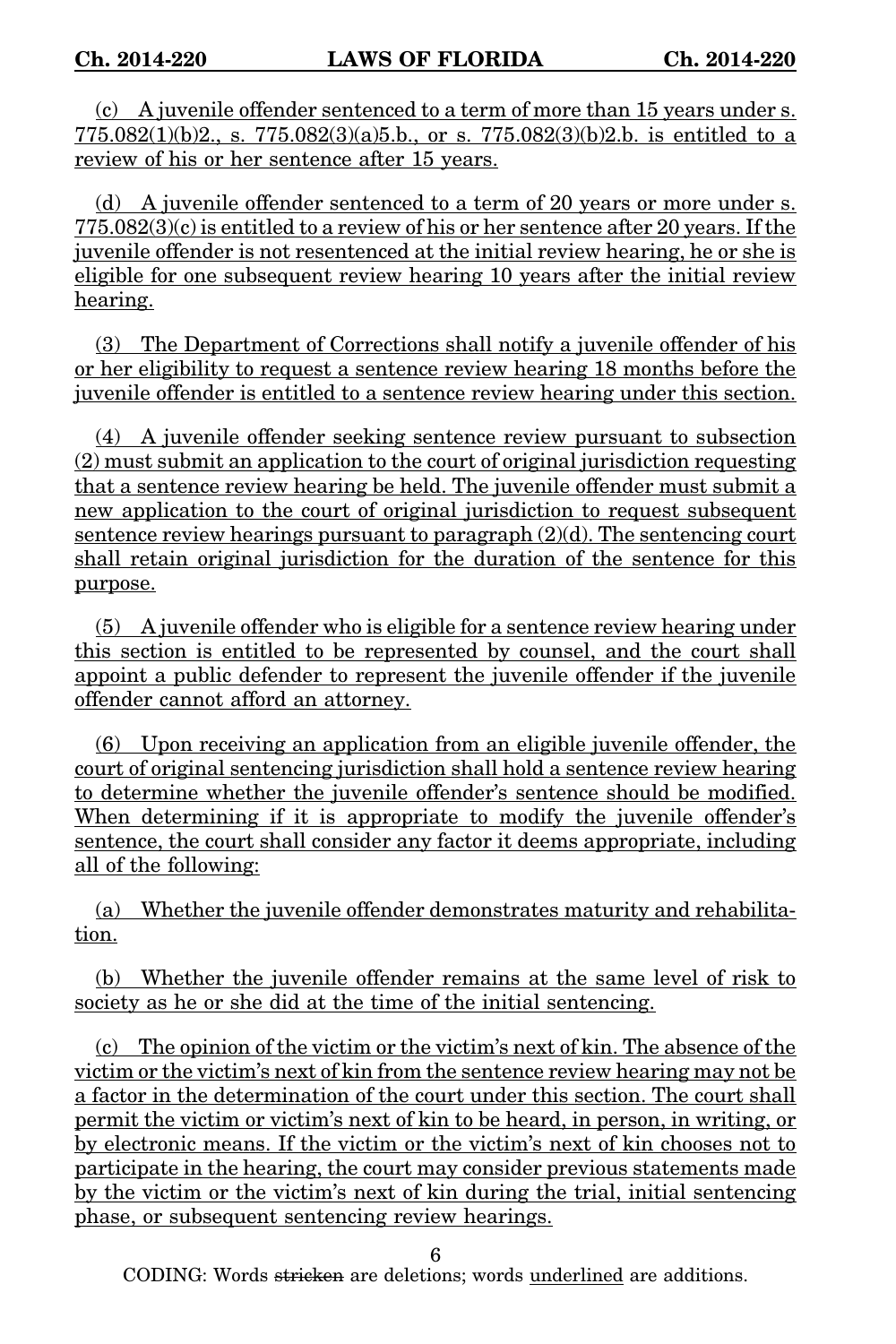(d) Whether the juvenile offender was a relatively minor participant in the criminal offense or acted under extreme duress or the domination of another person.

(e) Whether the juvenile offender has shown sincere and sustained remorse for the criminal offense.

(f) Whether the juvenile offender's age, maturity, and psychological development at the time of the offense affected his or her behavior.

(g) Whether the juvenile offender has successfully obtained a general educational development certificate or completed another educational, technical, work, vocational, or self-rehabilitation program, if such a program is available.

(h) Whether the juvenile offender was a victim of sexual, physical, or emotional abuse before he or she committed the offense.

(i) The results of any mental health assessment, risk assessment, or evaluation of the juvenile offender as to rehabilitation.

(7) If the court determines at a sentence review hearing that the juvenile offender has been rehabilitated and is reasonably believed to be fit to reenter society, the court shall modify the sentence and impose a term of probation of at least 5 years. If the court determines that the juvenile offender has not demonstrated rehabilitation or is not fit to reenter society, the court shall issue a written order stating the reasons why the sentence is not being modified.

Section 4. Subsection (2) of section 316.3026, Florida Statutes, is amended to read:

316.3026 Unlawful operation of motor carriers.—

(2) Any motor carrier enjoined or prohibited from operating by an out-ofservice order by this state, any other state, or the Federal Motor Carrier Safety Administration may not operate on the roadways of this state until the motor carrier has been authorized to resume operations by the originating enforcement jurisdiction. Commercial motor vehicles owned or operated by any motor carrier prohibited from operation found on the roadways of this state shall be placed out of service by law enforcement officers of the Department of Highway Safety and Motor Vehicles, and the motor carrier assessed a \$10,000 civil penalty pursuant to 49 C.F.R. s. 383.53, in addition to any other penalties imposed on the driver or other responsible person. Any person who knowingly drives, operates, or causes to be operated any commercial motor vehicle in violation of an out-of-service order issued by the department in accordance with this section commits a felony of the third degree, punishable as provided in s.  $775.082(3)(e)$  $775.082(3)(d)$ . Any costs associated with the impoundment or storage of such vehicles are the responsibility of the motor carrier. Vehicle out-of-

7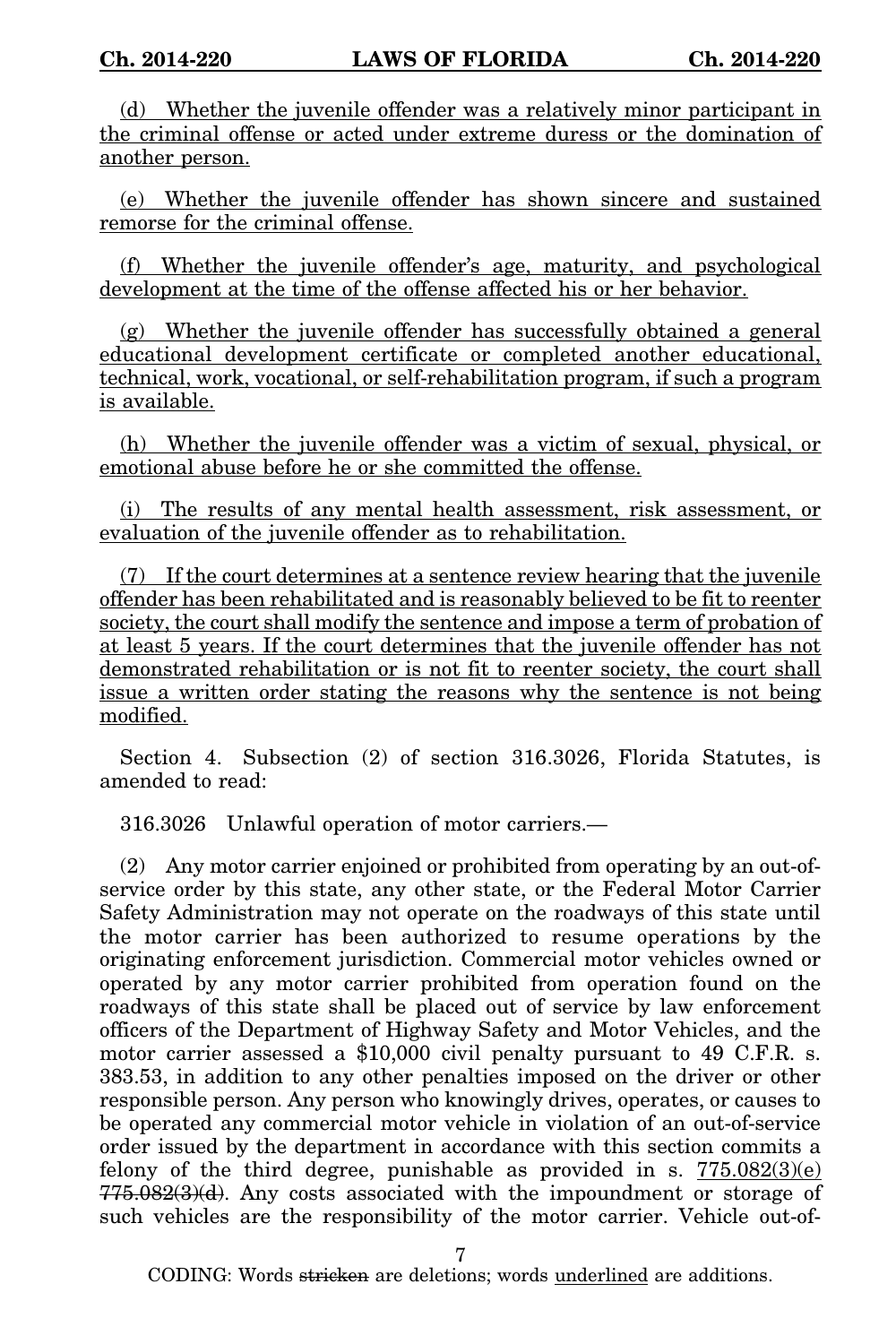service orders may be rescinded when the department receives proof of authorization for the motor carrier to resume operation.

Section 5. Subsection (3) of section 373.430, Florida Statutes, is amended to read:

373.430 Prohibitions, violation, penalty, intent.—

(3) Any person who willfully commits a violation specified in paragraph  $(1)(a)$  is guilty of a felony of the third degree, punishable as provided in ss. 775.082(3)(e)  $775.082(3)(d)$  and  $775.083(1)(g)$ , by a fine of not more than \$50,000 or by imprisonment for 5 years, or by both, for each offense. Each day during any portion of which such violation occurs constitutes a separate offense.

Section 6. Subsection (3) of section 403.161, Florida Statutes, is amended to read:

403.161 Prohibitions, violation, penalty, intent.—

(3) Any person who willfully commits a violation specified in paragraph  $(1)(a)$  is guilty of a felony of the third degree punishable as provided in ss.  $775.082(3)(e)$   $775.082(3)(d)$  and  $775.083(1)(g)$  by a fine of not more than \$50,000 or by imprisonment for 5 years, or by both, for each offense. Each day during any portion of which such violation occurs constitutes a separate offense.

Section 7. Paragraph (c) of subsection (3) of section 648.571, Florida Statutes, is amended to read:

648.571 Failure to return collateral; penalty.—

(3)

(c) Allowable expenses incurred in apprehending a defendant because of a bond forfeiture or judgment under s. 903.29 may be deducted if such expenses are accounted for. The failure to return collateral under these terms is punishable as follows:

1. If the collateral is of a value less than \$100, as provided in s. 775.082(4)(a).

2. If the collateral is of a value of \$100 or more, as provided in s. 775.082(3)(e) 775.082(3)(d).

3. If the collateral is of a value of \$1,500 or more, as provided in s.  $775.082(3)(d)$   $775.082(3)(e)$ .

4. If the collateral is of a value of \$10,000 or more, as provided in s. 775.082(3)(b).

Section 8. This act shall take effect July 1, 2014.

8